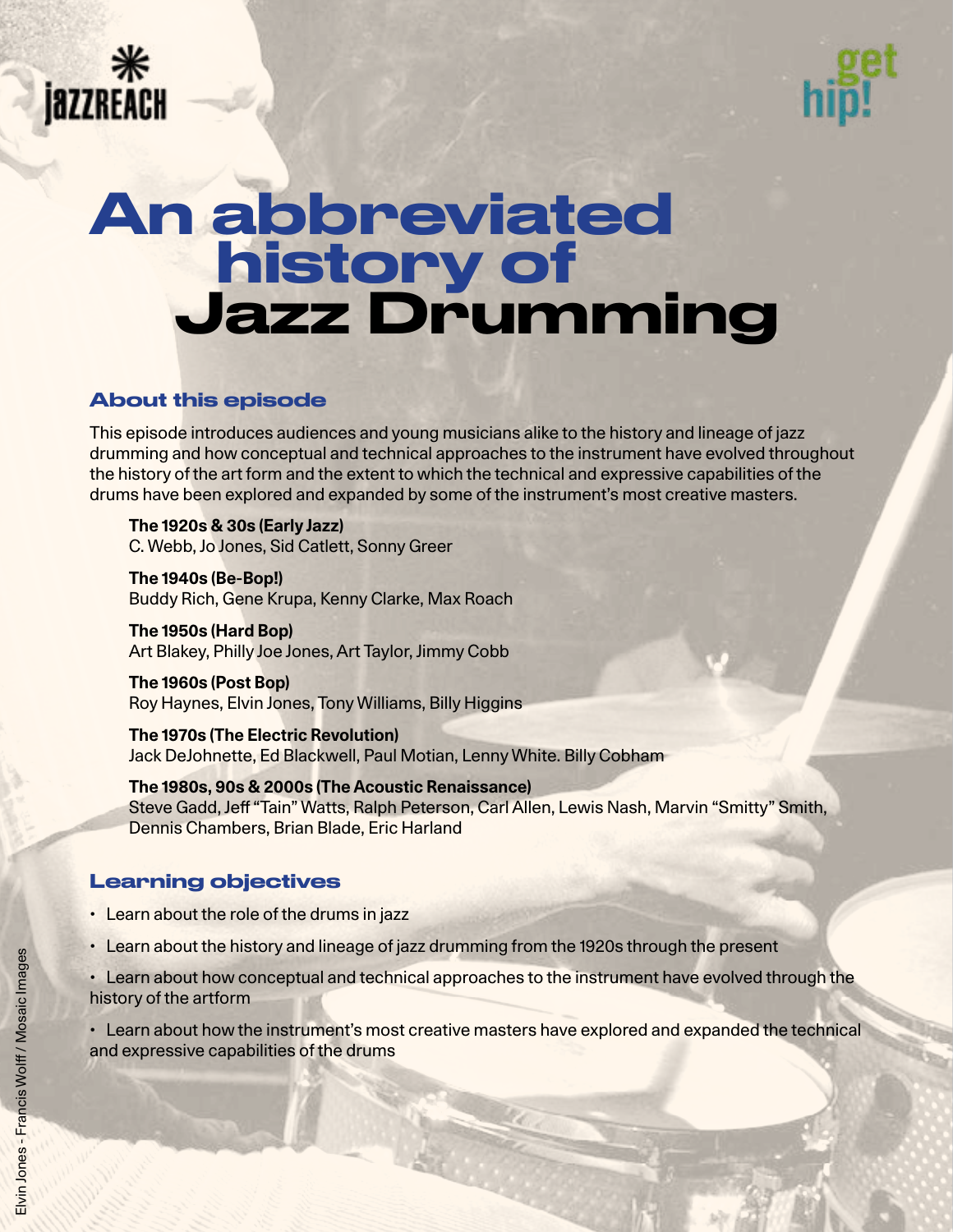



# Preparatory activities

#### **Listen to the masters!**

Listen to examples of jazz drummers featured in the episode on the Audio Playlist which can be found on the episode homepage online at jazzreach.org.

# **Be on the lookout!**

Prompt the students to listen for the featured musicians discussing the following topics during the episode and/or assign different students to follow specific musicians as they watch the episode. (See the list of the musicians featured in this episode in the summary below.)

- What is the role of the drums in jazz?
- How have drummers contributed to the sound and evolution of the art form?

• How do the featured musicians describe notable masters of the drums, or specific bands and/or albums throughout the eras that resonate with them?

# Exploration questions/ activities:

Below are brief synopses of the style/sound/ innovations of the drums and some of the instrument's most creative masters through the eras. The descriptions summarize and reflect the unique perspectives of some of today's greatest practitioners of the instrument featured in this episode: Carl Allen, Jonathan Barber, Jeremy Dutton, and Marcus Gilmore. Use these descriptions before, during, or after viewing the episode to reinforce the material!

Use the information below and from the episode to discuss the following:

• What did you notice about how the jazz drumming styles changed through the different eras? How did they stay the same?

• Did the sound/style of a particular drummer or specific era appeal to you?

# EARLY JAZZ: 1920s & 30s

Because early jazz functioned primarily as dance music, drummers were generally required to stay in the background and play a supportive quarter-note pulse on the bass and snare drums to maintain a song's tempo and make the music swing and the audience dance. But, as jazz evolved, the role of the drummers evolved, as well. Among the most central contributors to early jazz drumming were Count Basie's Jo Jones, Louis Armstrong's Big "Sid" Catlett, and Duke Ellington's Sonny Greer.

In this segment, the musicians featured in the episode first described the role of the drums in early jazz. In the big band era, the bass drum was more prominent and "was more to be felt rather than heard" (Marcus Gilmore). The big band period was "really all about entertainment" (Carl Allen) and the jazz bands were "like big productions… (with) these massive drum kits (with the) bass drum, and toms and cymbals, chimes and tympanies" (Jonathan Barber). Then, there was a more condensed drum configuration used in the clubs.

In terms of time keeping, drummers were moving toward the cymbal, whereas earlier, many drummers had been keeping time on the snare drum or the hi-hat. They "moved the pattern to the ride (which) starts this whole revolution in terms of the time keeping in the bass drum getting softer," and no longer "emphasizing all four beats every time" (Jeremy Dutton). "The way they were using bass drums for accents was a little different, too" (Marcus Gilmore), which changed the sound and feel of the music.

The featured musicians continued by describing some of the great drummers of the early jazz era: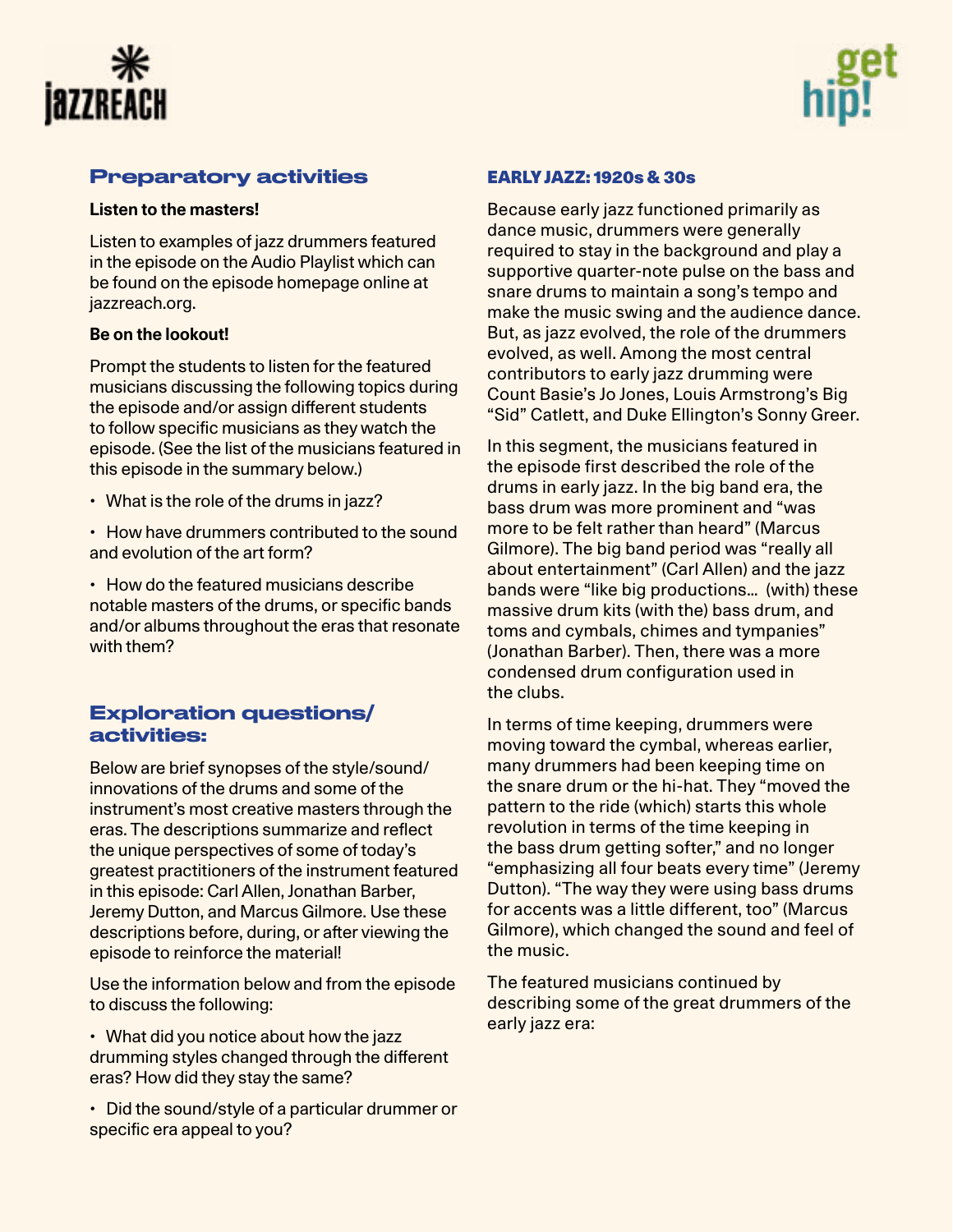



#### [Chick Webb](https://en.wikipedia.org/wiki/Chick_Webb)

#### **Defining Style and Characteristics:**

• In 1931, Webb's band became the house band at the legendary Savoy Ballroom.

• Webb became one of the best regarded bandleaders of the new swing style.

• Drummer Buddy Rich cited Chick Webb as an influence.

• In 1935, Webb began featuring a teenage Ella Fitzgerald as a guest vocalist.

• "Webb had a superb feel, and had the ability to make the whole band swing." (Jeremy Dutton)

*"They used to do these (big band) battles, and Chick Webb had his own big band and all of the drummers who were…in the other bands, would talk about how sometimes Chick would just come in there 'and tear us down'. He was just that good."* – Jeremy Dutton

#### [Papa Jo Jones](https://en.wikipedia.org/wiki/Jo_Jones)

#### **Defining Style and Characteristics:**

• One of the first drummers to promote the use of brushes on drums.

• Shifted the role of timekeeping from the bass drum to the hi-hat cymbal.

• With Count Basie, he played in one of the first "really great rhythm section that is similar to what we see as rhythm sections these days – bass, guitar, piano, and drums." (Marcus Gilmore).

• Actively recorded with a who's who of jazz luminaries throughout the 1970's.

*"Jo Jones starts incorporating the hi hat, … bringing that into the band and making that a significant part of time keeping, but also soloistically bringing timbes and different textures in a way… of making things more melodic."* – Jeremy Dutton

*"I always felt like he never wasted a note when he was playing. Everything was very intentional. Everything meant something and had a purpose and had such a flow."* – Jonathan Barber

#### [Big Sid Catlett](https://en.wikipedia.org/wiki/Sid_Catlett)

#### **Defining Style and Characteristics:**

• Catlett was a versatile player who adapted from playing the early jazz drumming style to bebop.

• Catlett performed with Benny Carter, Fletcher Henderson's Big Band and Don Redman throughout the 1930s

• Between 1938 - 1942, Catlett played with Louis Armstrong.

• Successfully transitioning into bebop playing, Catlett featured on Dizzy Gillespie's progressive recordings in 1945

• Louie Bellson, Shelly Manne and Kenny Washington cite Catlett is an influence.

*"Big Sid Catlett is different,…bringing the drums up from a musical standpoint (and) beyond just being a time keeping thing that the whole band rides on. He's giving that melodic sense while he's playing time, but also in his solos he has this melodic flow …"* – Jeremy Dutton

#### [Sonny Gree](https://en.wikipedia.org/wiki/Sonny_Greer)r

#### **Defining Style and Characteristics:**

• Best known for his work with Duke Ellington.

• Ellington's first drummer, Greer was there at Ellington's earliest dates at the Cotton Club.

• After his tenure with Ellington, Greer played alongside Johnny Hodges, Red Allen, and Brooks Kerr.

• Greer appeared on 7 essential recordings with Duke Ellington, and countless other albums as a notable sideman.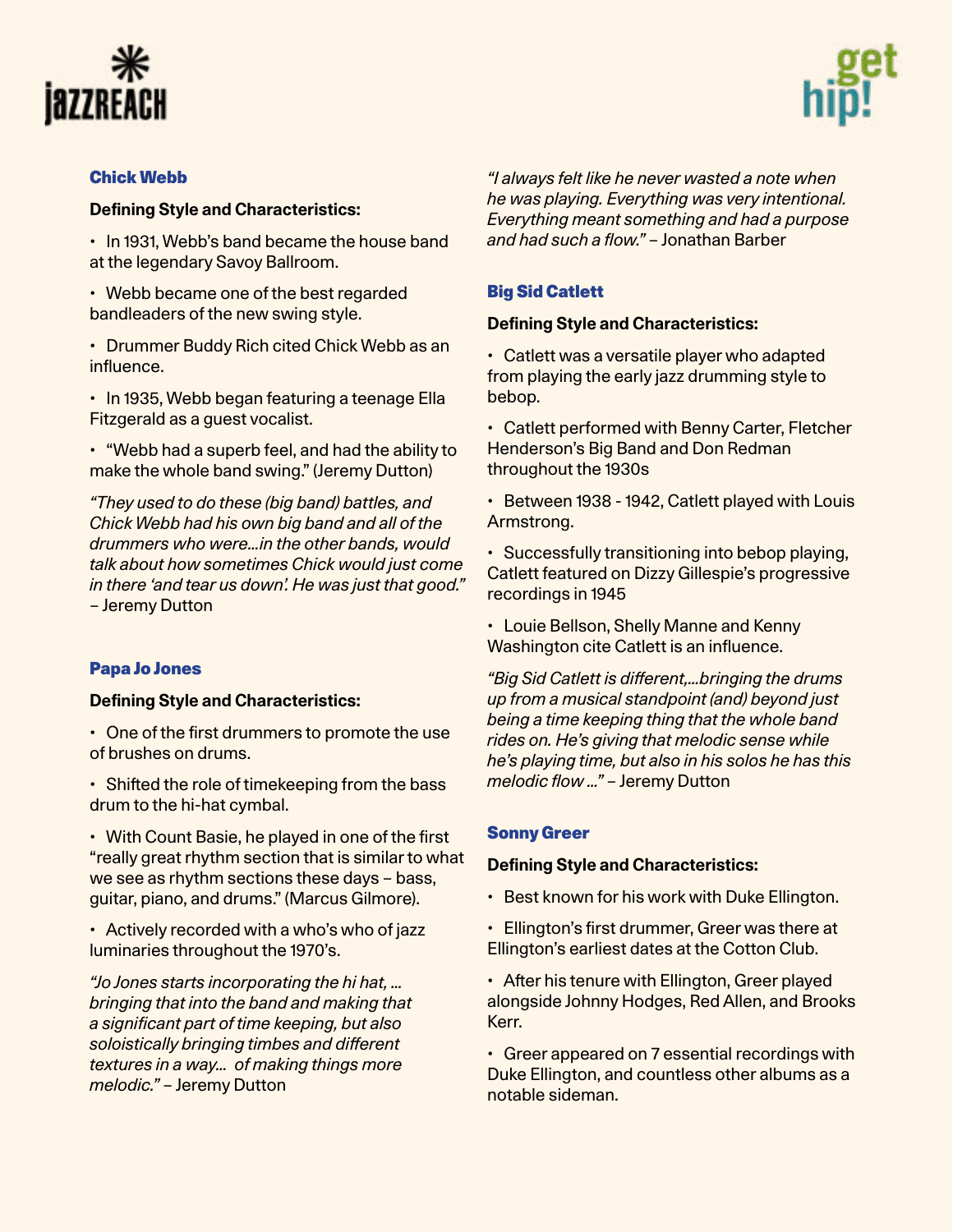



*"Sonny Greer – without losing the feel, without losing the virtuosity and ability to really accent things, without losing melodic content, he somehow synthesized all of these different elements to really accentuate these great Duke Ellington charts that are very involved and different from the time…"* – Jeremy Dutton

# THE 1940s: BE-BOP!

By the 1940's the trumpeter, Dizzy Gillespie and alto saxophonist, Charlie Parker, along with a small contingent of other like-minded explorers, were expanding the boundaries of jazz improvisation and developing the groundbreaking style of jazz known as "Be-Bop." Drummers Max Roach and Kenny Clarke were two virtuosic drummers at the center of the be-bop movement. They expanded the role, sound and function of the jazz drummer and lay the groundwork for how modern jazz would be played moving forward.

Here is what some of the drummers featured in the episode had to say about Be-Bop:

"The tempos were getting faster. The bands are getting smaller. The music is getting more complex." – Jeremy Dutton

The complexity of the rhythms and those tempos alienated other musicians from being a part of it so it was kind of like 'this is our own private club.'" – Carl Allen

# [Kenny Clarke](https://en.wikipedia.org/wiki/Kenny_Clarke)

#### **Defining Style and Characteristics:**

- Clarke's nickname was "Klook".
- A major innovator of the bebop style of drumming.
- Pioneered using the ride-cymbal to keep time rather than using the hi-hat.
- Played on many of Miles Davis' early albums, as well as many Dizzy Gillespie classics.
- Remained actively playing until 1983.

*"Kenny Clark was the guy who was credited for the ride cymbal as we know it now, playing time on the ride. Prior to that a lot of the guys in the big bands were playing time on the hi-hat."*  – Carl Allen

# [Max Roach](https://en.wikipedia.org/wiki/Max_Roach)

#### **[Defining Style and Characteristics:](https://en.wikipedia.org/wiki/Max_Roach)**

- Roach was a pioneer of bebop playing.
- His debut album as a bandleader The Max Roach Quartet featuring Hank Mobley was released in 1953
- Performed actively in bands led by Dizzy Gillespie, Charlie Parker, Thelonious, Coleman Hawkins, Bud Powell and Miles Davis
- While drummers before him would play an open solo, when Max Roach soloed, he was "keeping the actual form of the composition he was playing" (Marcus Gilmore).
- In 1962, Roach recorded the album Money Jungle, a collaboration with Mingus and Duke Ellington, it is generally regarded as one of the finest trio albums ever recorded.

 Max Roach played through many styles and with many generations of musicians. He had incredible phrasing and his playing was both melodic and harmonic.

*"(Max Roach) said to me everything you play is a single, double or multiple bounce. And that was the beginning of me understanding the concept that everything complicated is a compilation of simple things."* – Carl Allen

# THE 1950s: HARD BOP!

When the art form moved into the 1950's, the "be-bop standard of excellence" and virtuosity was transcended and elevated to even greater heights by a new, young generation of visionary drummers that included Art Blakey, Philly Joe Jones, Jimmy Cobb, and Art Taylor. They forged exciting new approaches to the instrument and pathways to achieving distinct, highly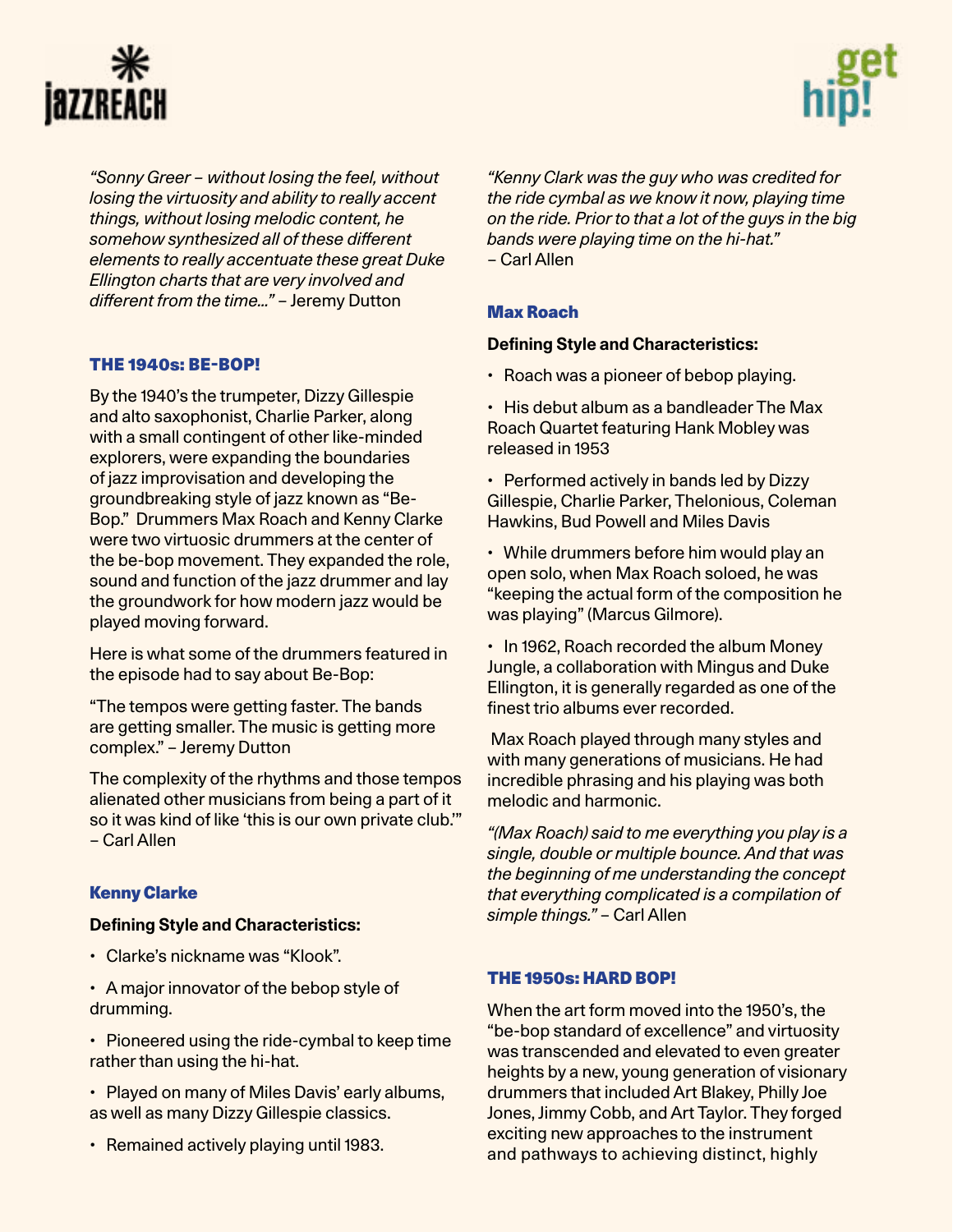



personalized sounds, concepts, and musical identities.

*"One of the things that came with the bebop to the hard bop with the tempos slowing down, (was) that you started to hear more of the individual shape of the drummer's ride patterns. You didn't hear that as much during the bebop period because it's hard to hear and feel it when everything was at those breakneck tempos. It also allowed for the music to have another kind of personality. Where it became more individualized. Where composers were able to have their own voices… In the hard bop period it kind of opened things up. It took it back to dancing, in my opinion."* – Carl Allen

# [Philly Joe Jones](https://en.wikipedia.org/wiki/Philly_Joe_Jones)

#### **Defining Style and Characteristics:**

• Began his career has the house drummer for the New York City nightclub Cafe Society.

• Jones performed and recorded with the Miles Davis Quintet from 1955-1958

• From 1958 on, Jones worked as a bandleader, and released his debut album Blues For Dracula.

• Jones continued working as a sideman alongside Bill Evans, Hank Mobley, Chet Baker, John Coltrane and many more.

• Continued performing until his death in 1985.

*"It sounds effortless when he's playing… It's not just the things he's playing, (but) the way that it feels is buoyant. It's very connected to the rhythm, but it has a nature of flow to it that I really love."* – Jeremy Dutton

# [Art Blakey](https://en.wikipedia.org/wiki/Art_Blakey)

#### **Defining Style and Characteristics:**

• Began his career in the 1940s in the big bands of Fletcher Henderson and Billy Eckstine, and performed with bebop musicians including Charlie Parker and Thelonious Monk.

• In the mid-1950's, Blakey formed The Jazz Messengers alongside pianist Horace Silver.

• The Jazz Messengers remained an active force for the next 35 years, and became an incubator for young talent, with Blakey at the helm.

• Blakey's style was marked by an aggressive swing feel similar to that of Chick Webb and Sid Catlett but with bebop sensibilities and an inimitable assertiveness.

• While drummers playing 4 to 8-bar solos was more common, Art Blakey played long solos on the bass drum and "nobody had heard the bass drum like that up until that point" (Carl Allen).

*"And obviously with the Jazz messengers, he covers a lot of ground …in terms of who's in that band, the music they played and the records they put out. He also has records with Monk. Records with literally everybody that you could think of in terms of jazz royalty."* – Jeremy Dutton

#### THE 1960s: POST-BOP!

In the 1960's, new genres and styles of black American music, such as gospel, rhythm & blues, rock & roll and soul music, emerged and captured the imaginations of an energetic, dance-loving youth culture, defining the sound of American popular music. Groove, beats, and rhythms were at the foundation of these fresh new styles of music and it was no coincidence that some of the defining characteristics would permeate the music of some of the era's most adventurous jazz artists. This included Elvin Jones, Roy Haynes, Billy Higgins, and Tony Williams.

# [Tony Williams](https://en.wikipedia.org/wiki/Tony_Williams_(drummer)

#### **Defining Style and Characteristics:**

• Williams rose to prominence as a member of the Miles Davis Quintet.

• Among the most innovative drummers of the century.

• Williams redefined the role of the jazz rhythm section, introducing the use of polyrhythms and metric modulation.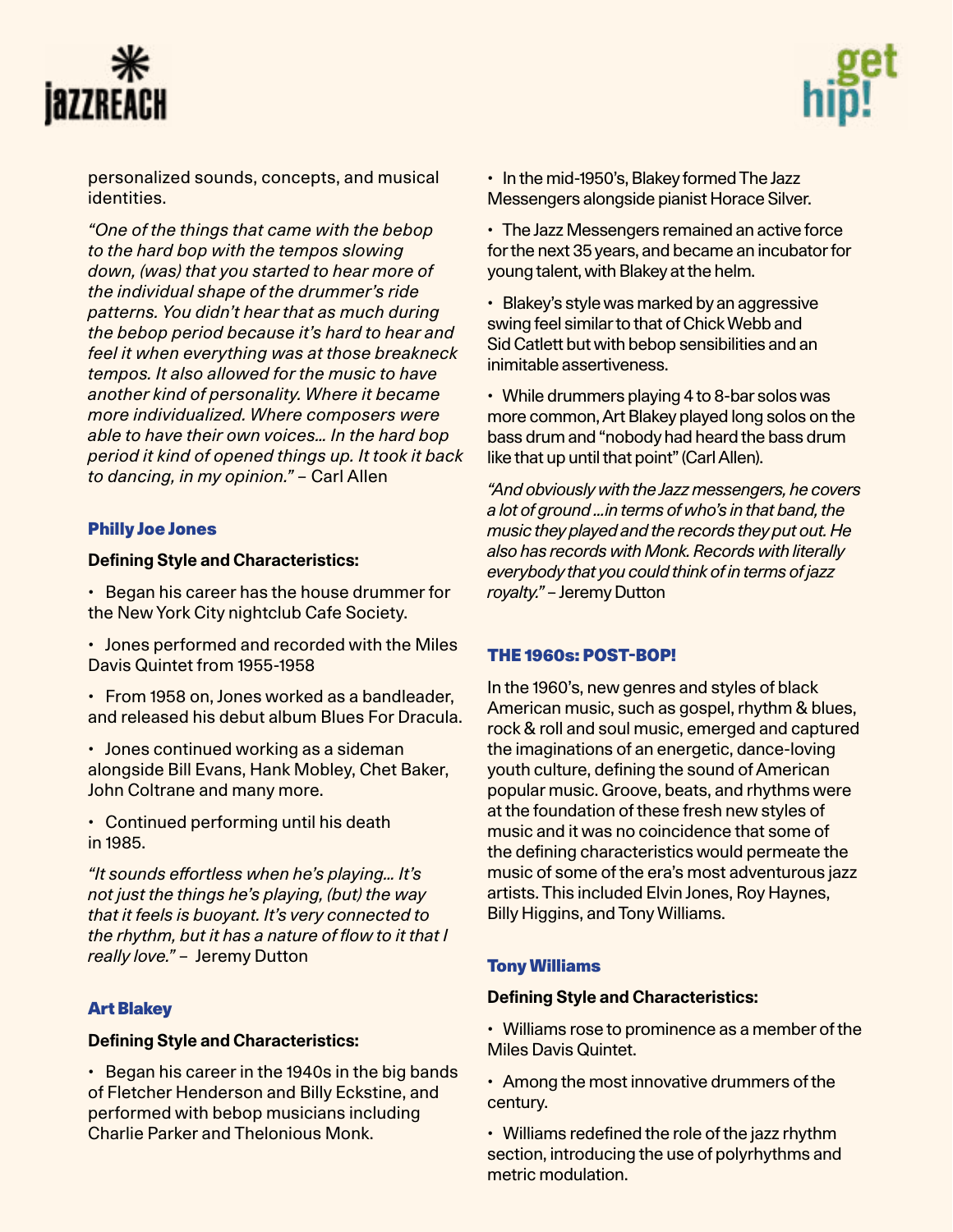



• Williams was featured on some of the most influential albums of the 20th century including Eric Dolphy's Out to Lunch, and Herbie Hancock's Maiden Voyage.

• Williams went on to become a pioneer in the jazz fusion movement, with the formation of the groundbreaking band, Tony Williams Lifetime.

*"He had all the information, but he also had the touch. He had a very clear conceptual approach. He knew what he was going for and that made it come across that much stronger. You hear all the great drummers that came before him in his playing. You hear Max, you hear Art, you hear Roy Haynes, but you also hear the future. You know where it's coming from, but you also hear where it's going. Things will never be the same after this."* – Marcus Gilmore

# [Elvin Jones](https://en.wikipedia.org/wiki/Elvin_Jones)

• Jones was perhaps the most celebrated drummer of the1960s post-bop era.

• From 1960-1966, Jones was a member of the John Coltrane Quartet, recording such groundbreaking works as My Favorite Things, A Love Supreme and Live at Birdland.

• Jones, especially in his work within Coltrane's quartet, is widely considered to have redefined "swing".

• After his work with Coltrane, Jones appeared on some of the most influential albums of the time, including McCoy Tyner's The Real McCoy and Wayne Shorter's Speak No Evil.

*"Elvin Jones was a fearless and driven player who played with John Coltrane. He was "spreading the beat around in a way that sounded really round, and sounded like more than one drummer, kind of like a tribe."* – Marcus Gilmore

*He played flowing triplets, and created a "rising and falling action" that had "so much power."* –Jeremy Dutton

*"He found a place where he could use the ideas that made himself Elvin Jones but to fit so perfectly with the music, at the same time."*  – Jonathan Barber

# [Roy Haynes](https://en.wikipedia.org/wiki/Roy_Haynes)

#### **Defining Style and Characteristics:**

• Haynes is among the most recorded drummers in jazz.

• For nearly 80 years, Haynes has been at the forefront of swing, bebop, jazz fusion and avantgarde jazz.

• Haynes began playing in 1942, and worked with such notable artists as Lester Young, Charlie Parker, Bud Powell and Stan Getz.

• Among the 600+ recordings of Roy Haynes, some classics include The Amazing Bud Powell, Thelonious Monk's Misterioso, and Chick Corea's Now He Sings, Now He Sobs.

Roy Hayne's rhythm was "always clear and clean and precise" (Marcus Gilmore).

*"Roy and Elvin,… one thing they had in common, was the way that they would deal with a perforated bar line. If you had a 4-bar phrase, they weren't necessarily hearing 4 bars of 4 as much as they're just hearing 16 beats. It wouldn't be the stop and start after every measure."* – Carl Allen

# [Billy Higgins](https://en.wikipedia.org/wiki/Billy_Higgins)

#### **Defining Style and Characteristics:**

• Higgins rose to prominence performing with the Ornette Coleman Quartet in 1959.

• While a lot of drummers were "comping between the snare and bass drums within the bar line, Higgins would comp on the toms across the bar lines, which was very unusual for the period" (Carl Allen).

• Performed on hundreds of iconic Blue Note Records albums including Dexter Gordon's Go!,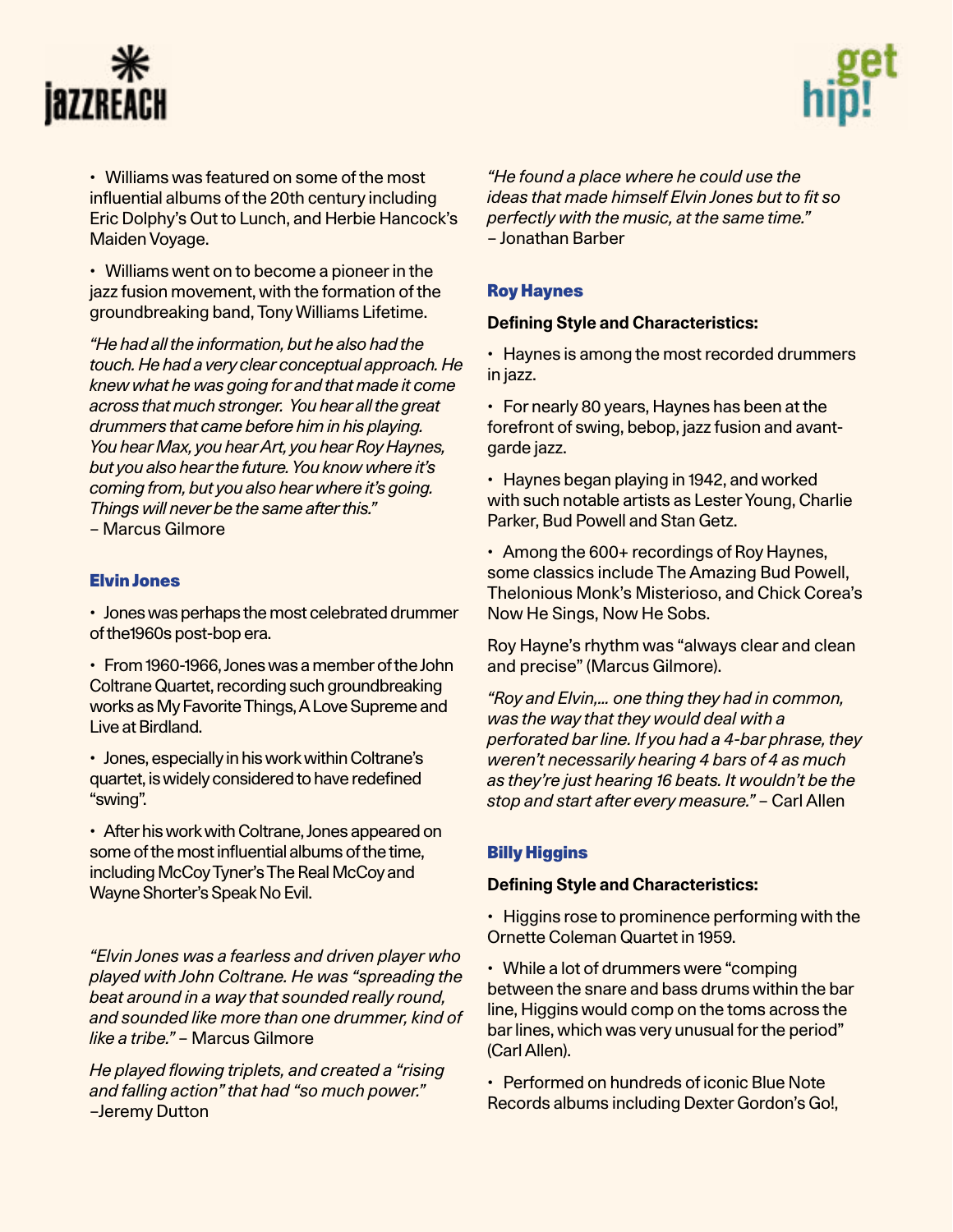



Herbie Hancock's Takin' Off, and Lee Morgan's The Sidewinder.

• Defined the role of the drums with in hard bop and free jazz music.

*"It's not surprising to me that he's the most recorded jazz drummer. He just makes everything feel good. As much as we love technique and we love virtuosity, and we love so many things about music. I think the thing that communicates no matter what, is feel."* – Jeremy Dutton

#### THE 1970s: THE ELECTRIC REVOLUTION!

The emergence of electric instruments and advancements in music recording technology, combined with the widening impact of pop music and greater access and exposure to musical styles from all over the world, expanded creative possibilities for visionary jazz artists in the 1970's. These musicians were looking to merge genres, blur stylistic boundaries, and abandon conventional perceptions of what jazz was and could be. Drummers who were at the forefront in the 1970's included Jack DeJohnette, Ed Blackwell, Paul Motian, Bill Cobham, and Lenny White.

#### [Jack DeJohnette](https://en.wikipedia.org/wiki/Jack_DeJohnette)

#### **Defining Style and Characteristics:**

- DeJohnette is a prolific fusion-era jazz drummer.
- The drummer rose to prominence performing with the Charles Lloyd Quartet and later with the Bill Evans Trio, and then with Miles Davis.
- DeJohnette brought all of the innovations of his predecessors and his own inimitable feel into the modern jazz and jazz fusion age.
- DeJohnette remains active as a bandleader and sideman to this day.

*"Jack Dejonette is somebody who is watching Max (Roach), Elvin (Jones), Tony (Williams). He's watching all of these things and he's incorporated these things into his own playing and has his own distinct thing of course. It feels as if its* 

*coming more out of Tony's language. Which, as it turns out, is adaptable to this fusion thing that's happening."* – Jeremy Dutton

#### [Billy Cobham](https://en.wikipedia.org/wiki/Billy_Cobham)

#### **Defining Style and Characteristics:**

• Cobham rose to prominence performing with Miles Davis in the 1970s as well as in the jazz fusion group the Mahavishnu Orchestra.

• Cobham incorporated elements of funk and rock into his performance and had an unparalleled precision, intensity and explosive technique.

• Cobham's playing inspired rock and progressive rock drummers such as Bill Bruford of King Crimson, Danny Carey of Tool and drummer Phil Collins.

• Cobham remains an active bandleader and sideman to this day.

*"The thing that's interesting about Billy is that … because he's ambidextrous,… the way (his) ideas start and finish would be completely different. He used to use this gong bass drum, on his far right and it would always amaze me how he could start an idea over there, which is very different. Most guys are starting the idea on the snare or the smaller tom. So it shaped his phrases completely differently which gave them more of a personal identity."* – Carl Allen

#### THE 1980s & 90s – THE ACOUSTIC RENAISSANCE

By the 1980's, jazz had become stylistically fragmented, detached from its roots, and in many ways, culturally eclipsed by far more aggressively promoted, marketed and consumed genres of pop music. Nevertheless, by 1983, a serious, virtuosic young trumpeter from New Orleans named Wynton arrived on the world stage to great fanfare. His mastery of craft, along with his charismatic persona, and deeply felt convictions and ideals, have resonated with and inspired new generations of jazz artists for the last 40 years. Wynton's very first band included the inimitable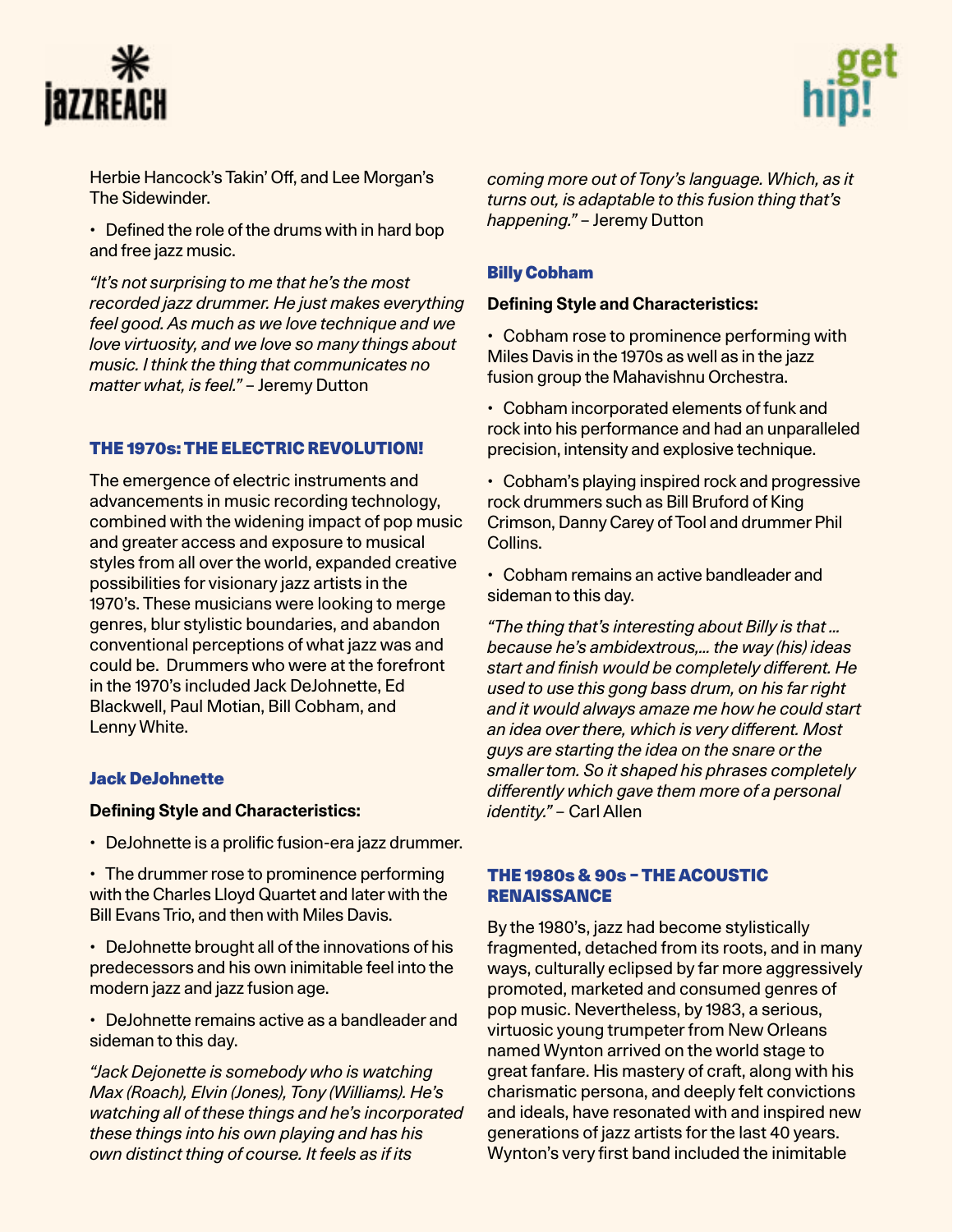



drummer, Jeff "Tain" Watts, who himself has had a major impact on the language of jazz drumming. Other notable drummers of the last 30 years include Marvin "Smitty" Smith, Lewis Nash, Ralph Peterson Jr., Herlin Riley, Brian Blade, Greg Hutchinson, and Antonio Sanchez.

> *"Just thinking about what was happening in the late 70s going into the 80s. It seemed to be a Renaissance of acoustic music. You have people like Jeff "Tain" Watts playing with the Marsalis brothers. Smitty Smith doing a hybrid of things… . The language of the instrument just kept getting more and more vast." – Marcus Gilmore*

#### [Dennis Chambers](https://en.wikipedia.org/wiki/Dennis_Chambers)

#### **Defining Style and Characteristics:**

• Chambers began his professional career at 18 years old performing with the funk band Parliament/Funkadelic.

• In 1986, Chambers joined the John Scofield band and has since been one of the most pivotal figures in jazz fusion.

• Chambers has performed and recorded with George Duke, the Brecker Brothers, Santana, John McLaughlin, Mike Stern and many others.

• Chambers remains an active bandleader and sideman to this day.

Dennis Chambers is a musician who exemplified the era, in terms of playing and being influenced by other styles of music beyond jazz. He played "in organ trios, but then also played with Parliament, and Funkadelic for a long time. And then ended up playing with John Scofield" (Marcus Gilmore)

# Jazz Drummers: Ever-Evolving

In this concluding segment, the featured musicians shared some final thoughts about the instrument and musicians (see select quotes below). And they listed many of their favorite drummers. They included Justin Brown, Obed Calvaire, Nasheet Waits, Eric McPherson, Eric

Harland, Chris Dave, Kendrick Scott, and Greg Hutchinson. Additional present-day drummers mentioned by the episode narrator were: Nate Smith, Corey Fonville, Justin Brown.

*"All of those musicians (from this era) have a wide level of understanding musically and ability and facility. But some choose to go in this direction. Some choose to go in that direction. The key word is that it's a CHOICE. It something speaks to them. And they really go down this path of – swing is going to be my narrative. Or rock is going to be my narrative."* – Jonathan Barber

 *"Things change faster. As technology has gotten faster, trends go faster. So things they pass in and out of significance in a few days as opposed to months. That's the challenge of making a great album now. You've got to find a way to tell that story and in general, great story telling is something that never goes out of style." –* Jeremy Dutton

 *"I've often said that every generation that comes along has an obligation to know even more than those that have come before."* – Carl Allen

 *"There's a lot of guys in my generation that sound great. A lot of great drummers out now. It seems like the era of the drummer. I feel like it always is because it's always such a big part of the shape of the music and where things go."*– Marcus Gilmore

# Further exploration

Have your students choose an era and/ or musician from the episode and conduct research to create a written, oral, or multimedia presentation, including an explanation of why they chose this particular era or artist. They can discuss innovations of the era or by the musician and/or focus on the historical/social/ political/cultural context of the time.

#### **Here are some possible areas of focus:**

**• Choose a musician and conduct research about their personal journey with jazz; how they began their musical careers; their main contributions to jazz history; the characteristics**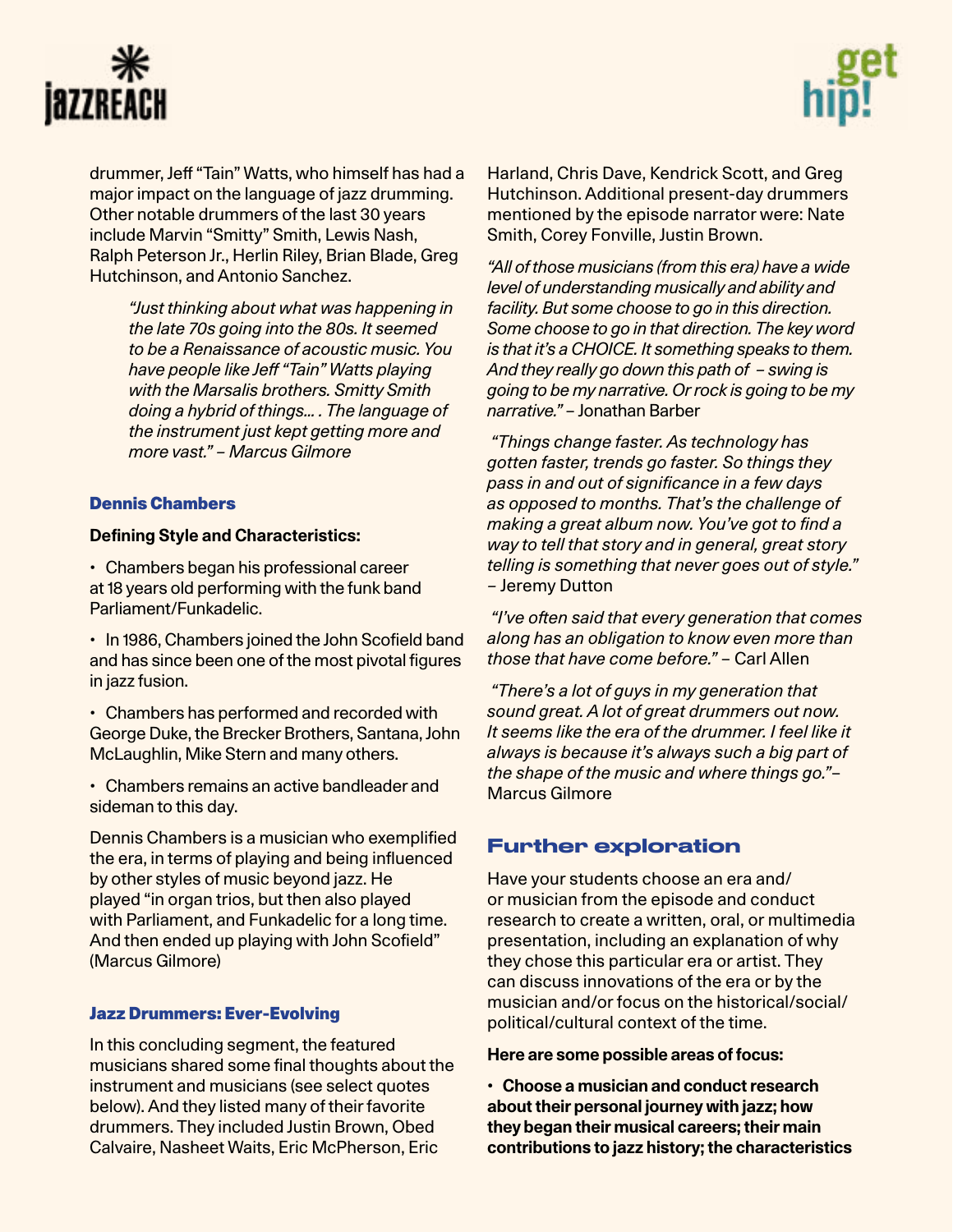



**of their style; who their influences were and/or who they influenced.**

**• Provide an overview of one of the eras and look at how music is influenced by the historical, social, political, and/or cultural context of that time.** 

In the episode, drummer Carl Allen shared Art Blakey's attitude toward mistakes. Use this quote as a basis for discussions about the inevitability of making mistakes and the importance of learning from your mistakes.

> *"Art Blakey used to say, a mistake is only a mistake if you don't know what to do with what you've done. If you think about it, jazz records are full of mistakes. But we don't know it because they found something to do with it. And that goes back to being in the moment."* – Carl Allen

**• Discuss examples of making mistakes in different contexts and responses to making a mistake. How does it make you feel? What did you learn from it?** 

**• Think about examples of turning mistakes into successes.**

In the episode, drummer Carl Allen described characteristics of the Be-Bop era. Use his two quotes below to discuss how specific characteristics of music reflect societal trends and/or how historical events impact jazz or other artforms.

> *"Big bands were all about dancing, entertainment for people and parties… . With bebop, (the musicians felt that) this is kind of something for us. You hear these stories of trumpet players playing with a handkerchief over their hand, so other guys couldn't see the fingerings."*

– Carl Allen

*"Be-bop also came along because it was kind of a revolt. One of the reasons why the big bands broke up was because… a lot of the musicians were sent off to the war. But then with Be -Bop, part of what they were trying to do was to create something for them."* – Carl Allen

**• Discuss differences between the function, sound, and feel of big band music and Be-Bop.**

**• Explore examples of historical events that impact and influence the evolution of an art form (e.g., big band musicians being sent off to war leading to smaller ensemble of musicians)?**

In the episode, several of the featured musicians described how diverse musical styles, and the use of electronics and new recording technologies were greatly impacting the jazz musicians during and around the 1970s. Use the series of quotes below to discuss the innovations and influences of the era.

*"So all of this music was happening, you had Changuito, Los Van Van, Lifetime with Jennifer Evers, Mahavishnu. You also had the Meters, Motown music, Fela Kuti, James Brown. And it's all happening at the same time, so you can't act like none of these musicians aren't aware of what's happening in the overall environment."* – Marcus Gilmore

*"With the introduction of electronics, into this (jazz) music, it definitely pushed the envelope."* – Jonathan Barber

*"Amplifiers are coming into play. Music is becoming louder. Recording technology is becoming more advanced."* – Jeremy Dutton

*"With electronics and rock music, and some of those sensibilities definitely infusing (jazz), because you're paying attention to that, and kind of getting some pieces from there while you're still going through the lineage and then it (becomes) this hybrid thing. As these new genres or styles emerge (funk, rock, fusion) it all gets infused with the lineage."* – Jonathan Barber

**• What technological advancements (e.g., music recording technology), instrumental additions (e.g., electronic instruments), and/or musical styles (e.g., funk and rock) impacted jazz during the time?**

**• Discuss how new technologies or access to new or different tools and materials impact artists and other professionals (e.g., visual artists, filmmakers, chefs).**